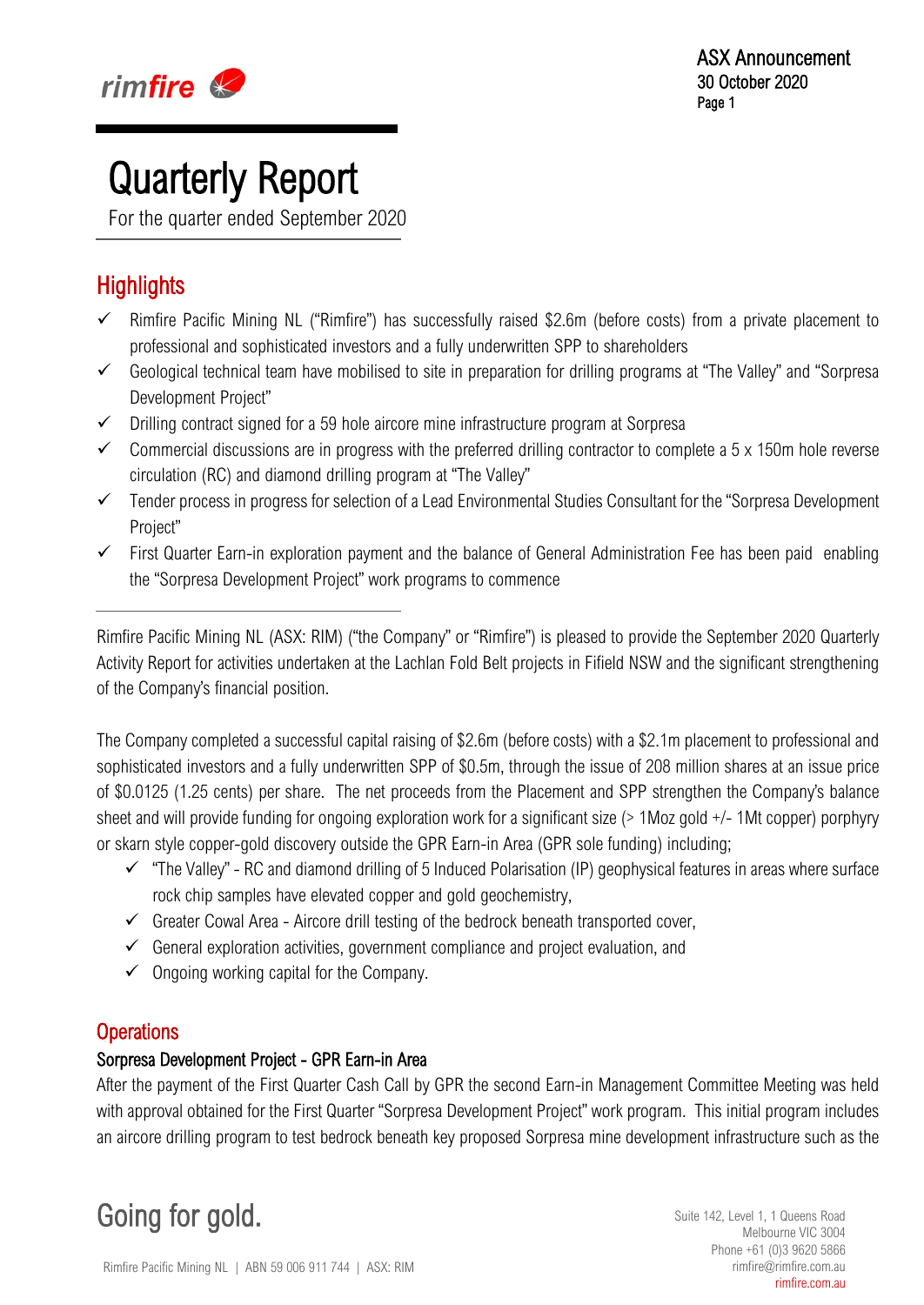

### ASX Announcement 30 October 2020 Page 2

process plant and overburden waste rock dumps. The successful contractor for this drilling program is McLeod Drilling who have previously completed drilling programs for Rimfire.

The Earn-in Management Committee has also approved the release of tenders for selection of the Lead Environmental Consultant to deliver the Environmental Impact Assessment (EIA) and Environmental Impact Statement (EIS) that are essential requirements for obtaining Development Consent for the Sorpresa project.

### Lachlan Fold Belt Projects – Outside Earn-in Area

Following the successful capital raising the Company has mobilised it's technical team to site and has obtained approval from NSW State Government and Landholders for the drilling program activities planned at "The Valley".

The drilling program at "The Valley" is funded from proceeds from the recent capital raising and will be undertaken in parallel with the drilling programs planned for the "Sorpresa Development Project" to generate synergies and lower costs for both entities.

"The Valley" drilling program consists of 5 x 150m RC / diamond tail drill holes to test Induced Polarisation (IP) features (zones of anomalous chargeability and resistivity responses in the bedrock substrate). The results of this program are expected before Christmas however recent rain in the region will delay harvesting schedules which will impact mobilisation of drilling equipment as drill holes are located in fields with crops.

The Valley target is approximately 5km west of the Kincora Copper / RareX Mordialloc porphyry copper / gold target (Figure 1).

### Figure 1: Location Plan of Valley Target



### Going for gold. Suite 142, Level 1, 1 Queens Road

Melbourne VIC 3004 Phone +61 (0)3 9620 5866 rimfire@rimfire.com.au rimfire.com.au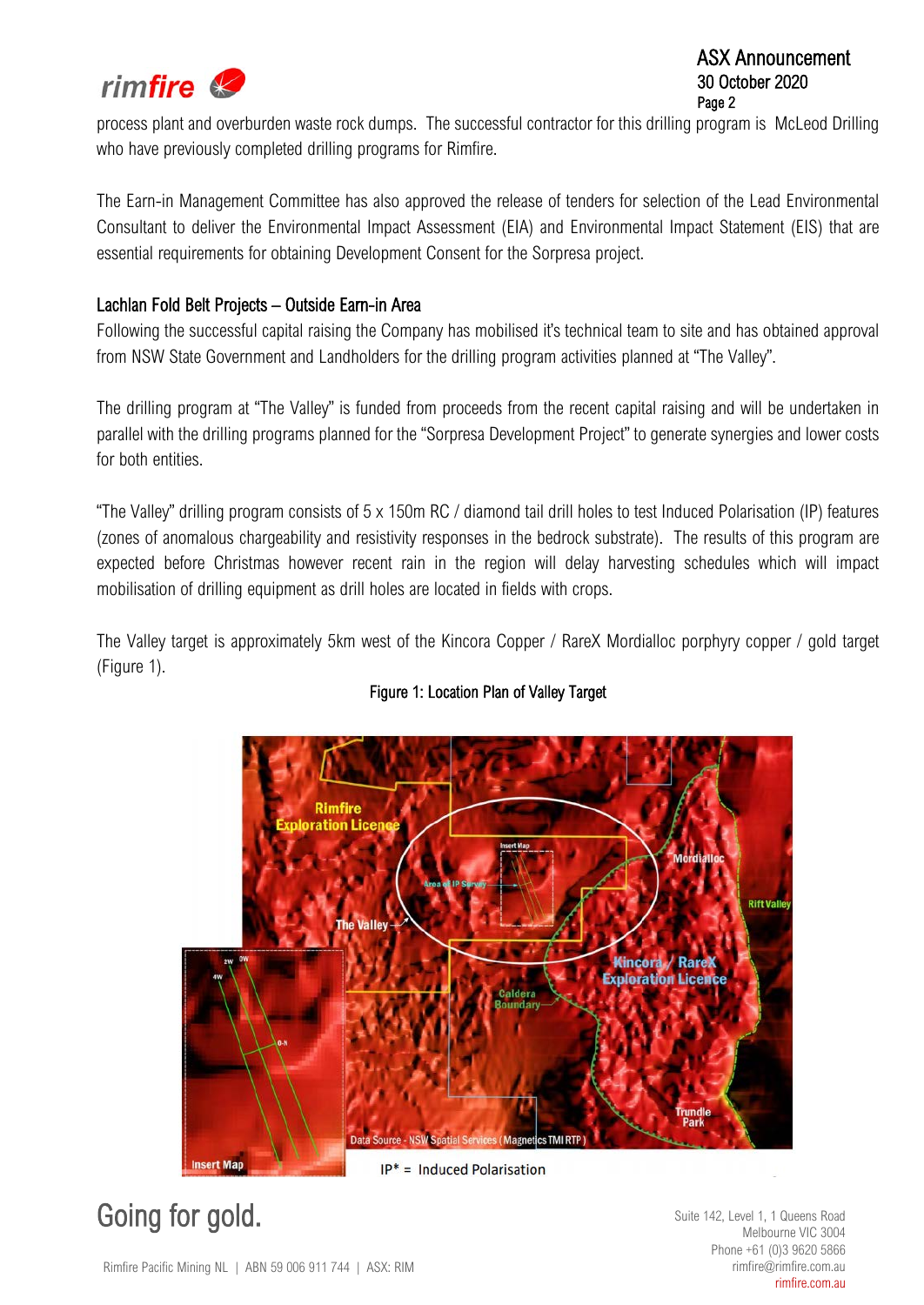

### Health, Safety, Environment and Community

### Health and Safety

There were no Health or Safety related incidents during the last quarter. The Total Year To Date performance for Minor Injuries, Medical Treatment Injuries and Lost Time Injuries remains zero. The Company continues to monitor the Covid-19 preventive measures authorities require business to apply when undertaking office or field activities. The company appreciates the ongoing support of the local community, employees and contractors during this period of abnormal business practices.

### Environment

There has been recent further rainfall that has kept all dams at the Fifield project site full and fully saturated the surface soils. The recent additional rainfall just prior to harvesting of crops has delayed the timing of harvest for many farmers. These events will delay some of the Rimfire drilling activities at "The Valley" as the Company continues to collaborate with farmers to ensure drilling operations have minimal impact on farming activities.

### **Community**

There have been no significant community events during the past Quarter.

## CORPORATE ACTIVITY<br>Cash, Capital Structure, Funding, Facilities and Investments

After completion of the \$2.1m private placement to professional and sophisticated investors and the payment of the balance of the Earn-in Administration Fee, the Company's cash at bank at 30 September 2020 was \$2.3m. During the September Quarter the Company also received \$330k for payment of the first quarterly cash call for the Earn-in with GPR which is held in trust and drawn down as expenditure is made in the Earn-in Area which is not included in the balance above. Subsequent to the end of the Quarter, the Company received \$500k from the fully underwritten SPP which is not included in the balance above.

| $\overline{a}$ uutuutuutta ilka ka badan argamaan duuduutta ka badan argamaan duuduutta ka badan argamaan duuduutta ka badan argamaan duuduutta ka badan argamaan duuduutta ka badan argamaan duuduutta ka badan argamaan duuduutta |                                                     |              |                   |  |  |  |  |  |
|-------------------------------------------------------------------------------------------------------------------------------------------------------------------------------------------------------------------------------------|-----------------------------------------------------|--------------|-------------------|--|--|--|--|--|
|                                                                                                                                                                                                                                     | Security Class                                      | 30 June 2020 | 30 September 2020 |  |  |  |  |  |
|                                                                                                                                                                                                                                     | Ordinary Shares on Issue (RIM)                      | .584.571.527 | .752.571.527      |  |  |  |  |  |
|                                                                                                                                                                                                                                     | Unlisted Options - Various Prices and Vesting Dates | 74,000,000   | 57,500,000        |  |  |  |  |  |

### Table 1 - Changes in Capital Structure

The change in the Company's capital structure during the Quarter was due to the issue of 168m shares to professional and sophisticated investors who participated in the placement executed during the September quarter. The 40m shares allotted from the recently completed SPP is not included in the numbers above. During the quarter 16.5m unlisted options lapsed.

The Company continues to maintain a tight rein on costs as well as seeking to gain access to State and Federal government stimulus packages that have been released to soften the impact of the downturn in economy due to the Covid-19 pandemic. Related party transactions of \$84k (section 6.1 and 6.2 of the September 2020 Quarter Appendix 5B) are payments for salary (including statutory superannuation) to Craig Riley (MD and CEO) for the September 2020 Quarter, deferred salary from April 2020 to September 2020 to Craig Riley and payments made to Directors for deferred Director Fees covering the period of July 2019 to February 2020.

### Going for gold. Suite 142, Level 1, 1 Queens Road

Melbourne VIC 3004 Phone +61 (0)3 9620 5866 rimfire@rimfire.com.au rimfire.com.au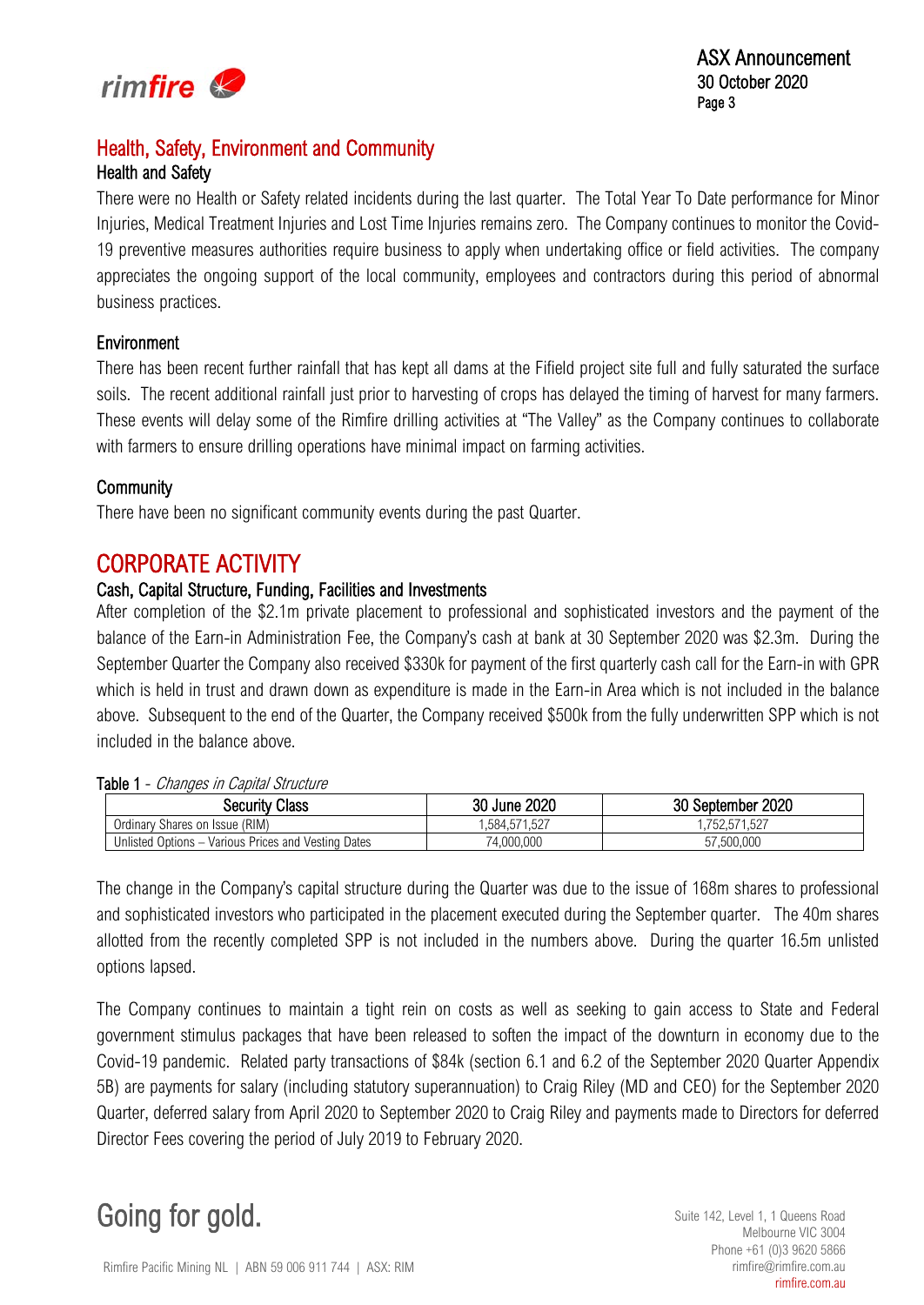

### ASX Announcement 30 October 2020 Page 4

During the Quarter, Rimfire was notified by the ATO that its application for a Junior Mineral Exploration Initiative (JMEI) credit allocation for the Income Tax Year of 2020/21 was successful and the ATO granted an allocation of \$780,000 in JMEI credits. This is in addition to the succesful granting of \$550,000 secured for the 2019/20 income tax year. Completion of the Company's Tax Return for the Tax Year 2019/20 will trigger the relase of JMEI tax ceritifcates to eligible shareholders.

Continued increase in commodity prices due to global uncertainty and the increased focus on exploration companies in the market continues to generate renewed interest by companies and investors seeking partners and/or investment in companies that hold ground positions in highly prospective areas such as the Lachlan Fold Belt in central NSW, which is now being reported by media commentators as a "hotspot". The Company has a significant land tenure position in this region and as previously advised to the market as part of the Company's strategy, to evaluate opportunities with other companies or investors as they arise, that may support the growth and funding activity of the Company.

### Commodity Pricing for the Quarter

During the September Quarter 2020 the gold price continues to appreciate, finishing the quarter with a 6% increase in value to USD 1,891 per ounce. The gold price continues to trade at greater than AUD 2,600 per ounce, most recently trading at AUD 2,691 per ounce (using an exchange rate USD:AUD of 0.71, 28th October 2020). Silver and Copper also appreciated in value during the September Quarter with an increase of 29% and 10% respectively. Gold and Silver Prices from www.kitco.com in New York in USD and Copper and Cobalt Prices from LME.com in USD.

| Commodity   | USD                                                               |          | %'age Change | AUD*     |                    | %'age<br>Change |  |  |  |
|-------------|-------------------------------------------------------------------|----------|--------------|----------|--------------------|-----------------|--|--|--|
|             | 30/06/20                                                          | 30/09/20 |              | 30/06/20 | 30/09/20           |                 |  |  |  |
| Gold (oz)   | ,780.10                                                           | 1.891.00 | 6.2%         | 2.543.00 | 2.644.76           | 4.0%            |  |  |  |
| Silver (oz) | 18.19                                                             | 23.50    | 29.2%        | 25.99    | 32.86              | 26.5%           |  |  |  |
| Copper (t)  | 6.038                                                             | 6.610    | 9.5%         | 8.626    | 9.245              | 7.2%            |  |  |  |
|             | $\Delta$ , and $\Delta$ is a set of $\Delta$ is a set of $\Delta$ |          |              | 0.000    | $1.0715$ , $0.000$ | 0.000           |  |  |  |

Table 2 – Commodity Pricing

\*Note: Using an exchange rate of AUD:USD 0.70 at 30 June 2020 and 0.715 at 30 September 2020

### Appendix A - Rimfire Exploration Licences

Below is a listing of the exploration licences held by Rimfire Pacific Mining NL as at 30 September 2020.

| No. | Licence       | Location                | Interest | Interest Acquired /<br><b>Farmed In During</b><br>Quarter | Interest Reduced /<br><b>Farmed Out During</b><br>Quarter |
|-----|---------------|-------------------------|----------|-----------------------------------------------------------|-----------------------------------------------------------|
|     | EL7959        | Fifield                 | 100%     |                                                           |                                                           |
| 3   | EL7058        | Fifield                 | 100%     |                                                           |                                                           |
| 4   | $M(c)$ L305** | Fifield                 | 100%     |                                                           |                                                           |
| 6   | EL8401        | Fifield                 | 100%     |                                                           |                                                           |
| 7   | EL5565        | Fifield                 | 100%     |                                                           |                                                           |
| 8   | EL8543        | Fifield                 | 100%     |                                                           |                                                           |
| 9   | EL8542        | Fifield                 | 100%     |                                                           |                                                           |
| 10  | $EL6241**$    | Fifield                 | 100%     |                                                           |                                                           |
| 11  | EL8804        | Greater Lake Cowal Area | 100%     |                                                           |                                                           |
| 12  | EL8805        | Greater Lake Cowal Area | 100%     |                                                           |                                                           |
| 13  | EL8935**      | Fifield                 | 100%     |                                                           |                                                           |
| 14  | EL5958*       | <b>Broken Hill</b>      | 10%      |                                                           |                                                           |

\*Perilya manages the tenement with Rimfire being free carried

\*\* Subject to earn-in entered into during the June Quarter, however no interest in tenements to be ceded until earn-in conditions met in full

This announcement is authorised for release to the market by the Board of Directors of Rimfire Pacific Mining NL.

### For further information please contact:

Craig Riley, Managing Director, +61 3 9620 5866

Going for gold. Suite 142, Level 1, 1 Queens Road